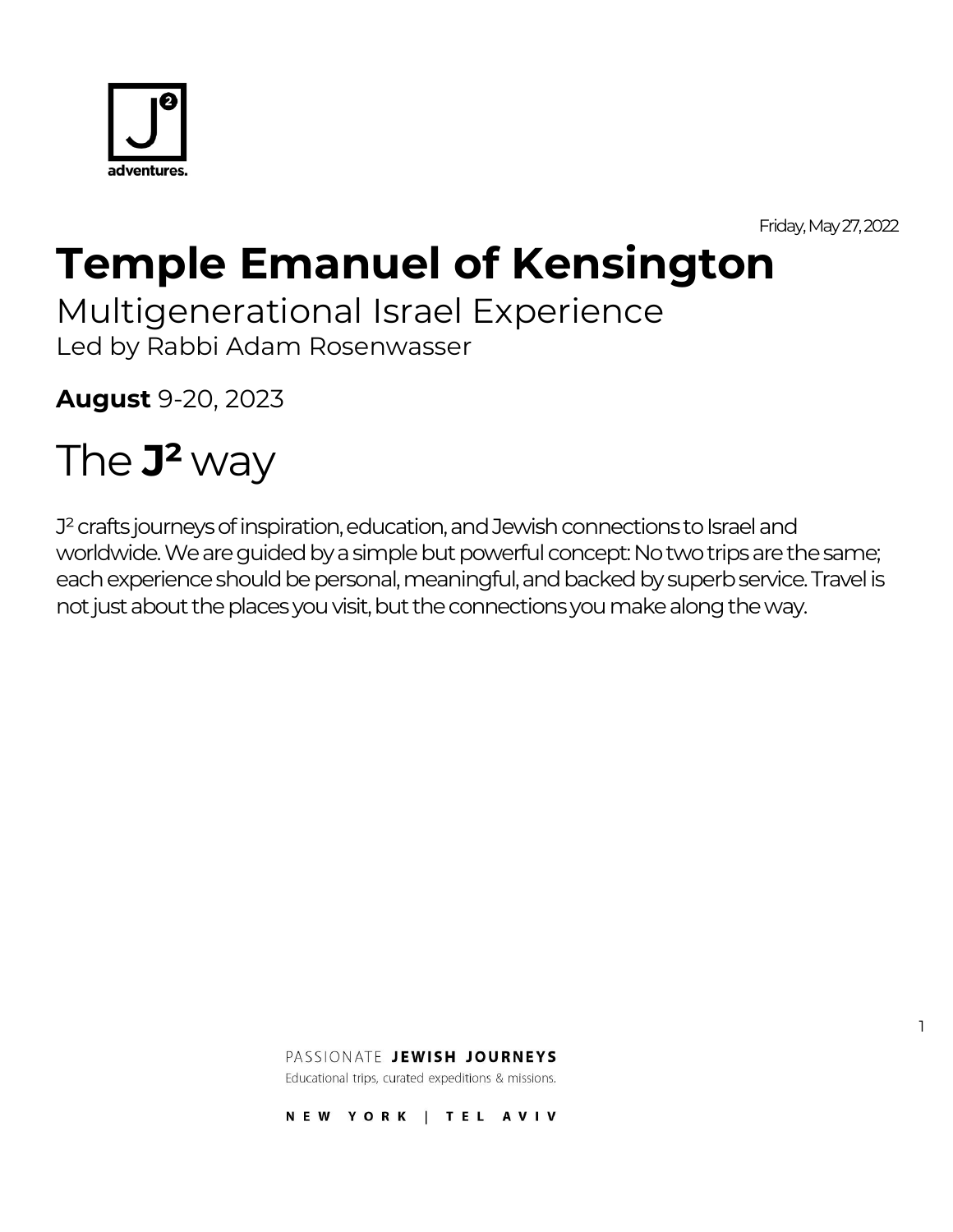

## Program **Outline**

We are committed to providing you with an educational, enlightening, and inspirational program that will be created in partnership with you.

#### **0 1 :** W E D N E S D A Y , A U G U S T 9 | **O N T H E W A Y T O I S R A E L |** F L I G H T

♦ Depart the U.S.A.

## **02: THURSDAY, AUGUST 10 THE START OF A SPECIAL JOURNEY | TLV**

- Arrival at Ben Gurion International Airport. Our representative will be on hand to assist with all formalities and ensure your journey has the smoothest of starts.
- Meet your **tour educator** who will accompany you on this journey of education and inspiration.
- Enter **Tel Aviv**, also known as "the city that never sleeps." A place of sun and fun, its centers of culture and history are complimented by great beaches, stores, and entertainment.
- *Beginnings:* Modern Tel Aviv grew out of ancient **Jaffa.** Gaze out over the Mediterranean Sea; learn why Jaffa, mentioned in the biblical story of Jonah and the Whale, is so historically important; and see how its Old City reflects the present as well as the past.
- *Jaffa Stories and Coffee:* You're warmly invited into the home of **Doris Hiffawi** to hear about her life as a Christian Arab in Jaffa. Over coffee brewed by her family and Arabic sweets and **dinner**, she'll talk about whether the area's Jewish, Muslim, and Christian population mix or merely make do. We'll also find out how female entrepreneurs like Doris are bringing change to this socio-economically deprived neighborhood.

#### PASSIONATE JEWISH JOURNEYS

Educational trips, curated expeditions & missions.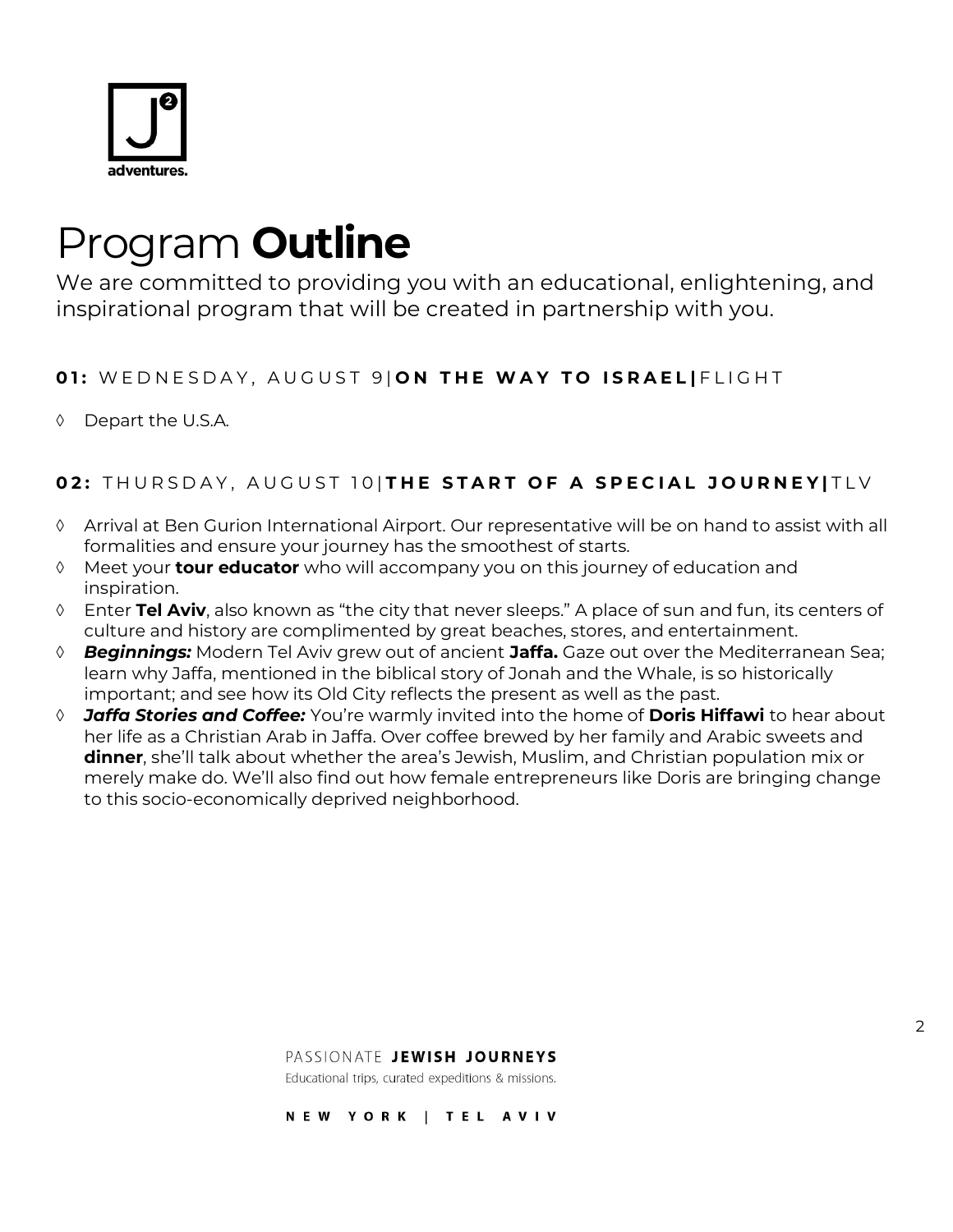

## **03: FRIDAY, AUGUST 11|FOUNDATION OF THE CITY & STATE|TLV**

- $\Diamond$  Breakfast at an Israeli hotel is an experience in itself. Start the day with a bounteous buffet.
- *From Hebrew City to Hebrew State:* Walk along the newly opened **Independence Trail** and embark on a remarkable journey that begins with the founding of Tel Aviv in 1909 and ends with the establishment of Israel in 1948.
- *What's Going on in Bohemian Tel Aviv?* Join an expert on Tel Aviv's alternative scene for an urban adventure and **graffiti tour.** Explore the latest street art and find out what it reveals about life, ideas, and ideology in Israel's cultural capital.
- Enjoy lunch at the **Sarona Market.** Through the smells, flavors, and tastes of this renovated historical Templars town, explore the range of cuisine – from local street food to fine dining by world-renowned Israeli chefs.
- Browse your way through **Nahalat Binyamin**, Tel Aviv's arts and crafts market, before we check out the hustle and bustle at the Carmel Market.
- *A Fallen Leader, A Fallen Soldier:* The assassination of Prime Minister Yitzhak Rabin in 1995 was one of the great traumas of Israeli political history. Discuss his life and death at **Rabin Square,** the place where he was murdered, and take a quiet moment to reflect at the Rabin Memorial. We'll also see how Rabin Square has become one of the crucial public spaces in Israel and the location for political protests, state ceremonies and spontaneous celebrations.
- $\Diamond$  Return to the hotel.
- **Kabbalat Shabbat services** with **Beit Tefilah Israeli** at the **Tel Aviv Port.** As the sun sets over the Mediterranean Sea, join Israelis from diverse backgrounds welcoming Shabbat through prayer, song, and joy.
- **Shabbat dinner** at a local restaurant/hotel.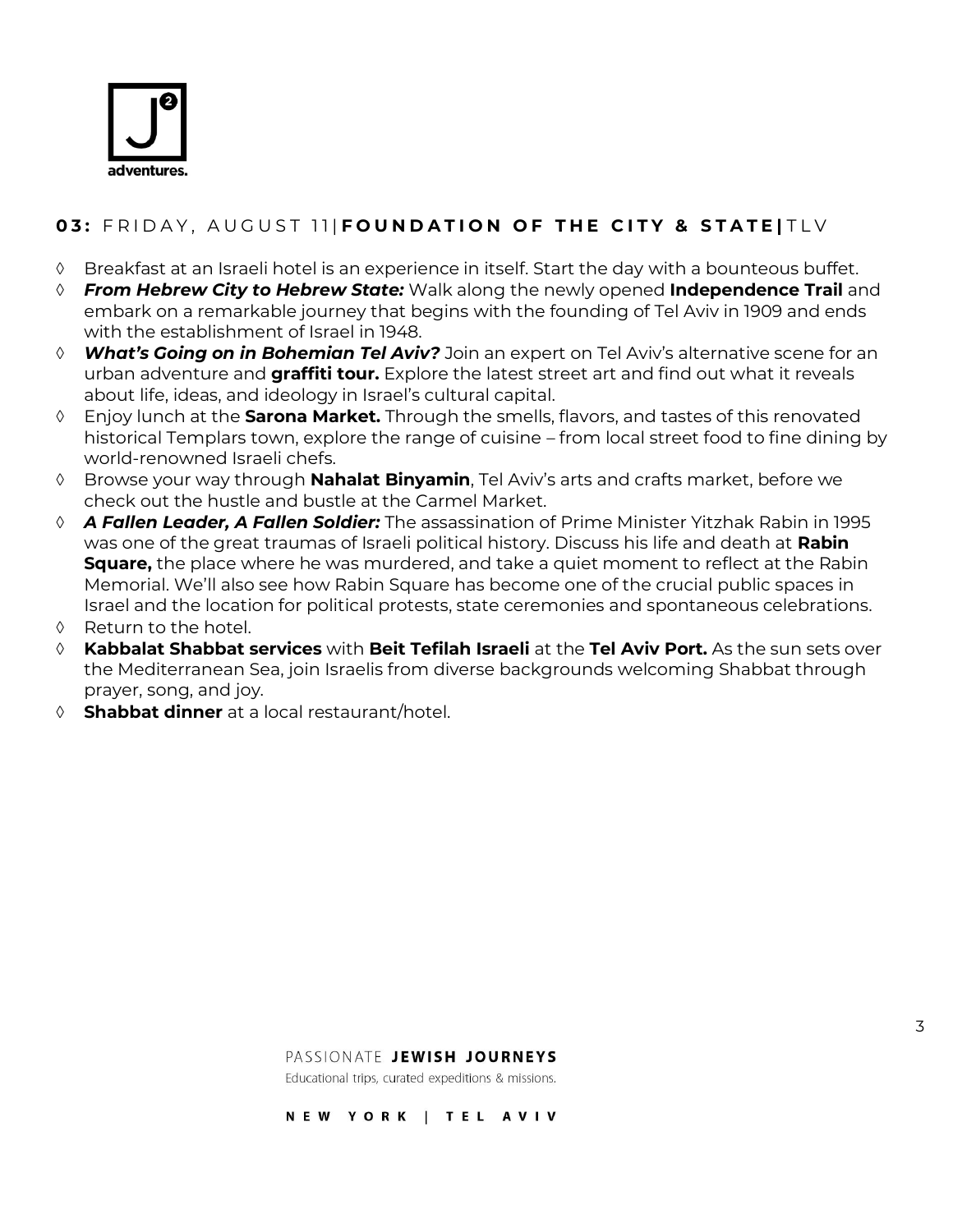

## **0 4 :** S A T U R D A Y , A U G U S T 1 2 | **F R E E S H A B B A T I N T E L A V I V |** T L V

- **Morning services** on the beach with Rabbi Rosenwasser.
- $\Diamond$  Free shabbat to enjoy the city and crash the waves.
- *Three Stars in the Israel Sky:* At nightfall, we will mark the end of a special Shabbat with a communal *Havdallah* ceremony.
- *The City at Night:* Tel Aviv's food scene is on fire with world-class chefs and a huge range of happening restaurants. See and taste for yourself during a free evening with dinner (*on own account*). Afterwards, those who love the nightlife can sample the city's bar, club and café culture or stroll along the refurbished promenade and port.

## **05:** SUNDAY, AUGUST 13 ALONG THE COAST | UPPER GALILEE

- Check out of the hotel and depart Tel Aviv.
- Drive along the coast to **Caesarea**, one of the Land of Israel's most important cities during the Roman Period. Explore life 2,000 years ago with its ancient theater, palace, and bathhouse.
- Continue to **Haifa**.
- Take a moment at the top of **Mount Carmel**, the setting for many biblical stories and the old stomping ground of the prophet Elijah, to admire the view of Haifa Bay. Haifa's diversity is also reflected by the fact that it is a world center of the Baha'i religious movement. We'll see the beautiful **Baha'i Gardens** and one of their holiest sites, the gold-domed Shrine of the Bab, and discuss the sometimes-tragic history of this community and how a faith that began in Iran ended up being based in Israel.
- ♦ Drive to the Upper Galilee.
- *Higher Ground***:** Hit the ground racing as we go off-road for a **jeep tour** of the **Golan Heights** that will combine natural beauty with security insights into one of Israel's most strategically important areas. Retrace the experiences of Israeli soldiers in their battles during the Six Day War of 1967 and the 1973 Yom Kippur War and talk with your jeep drivers about their personal experiences and feelings about the Golan.
- $\Diamond$  Check into your hotel.
- **Dinner** at the hotel.

Educational trips, curated expeditions & missions.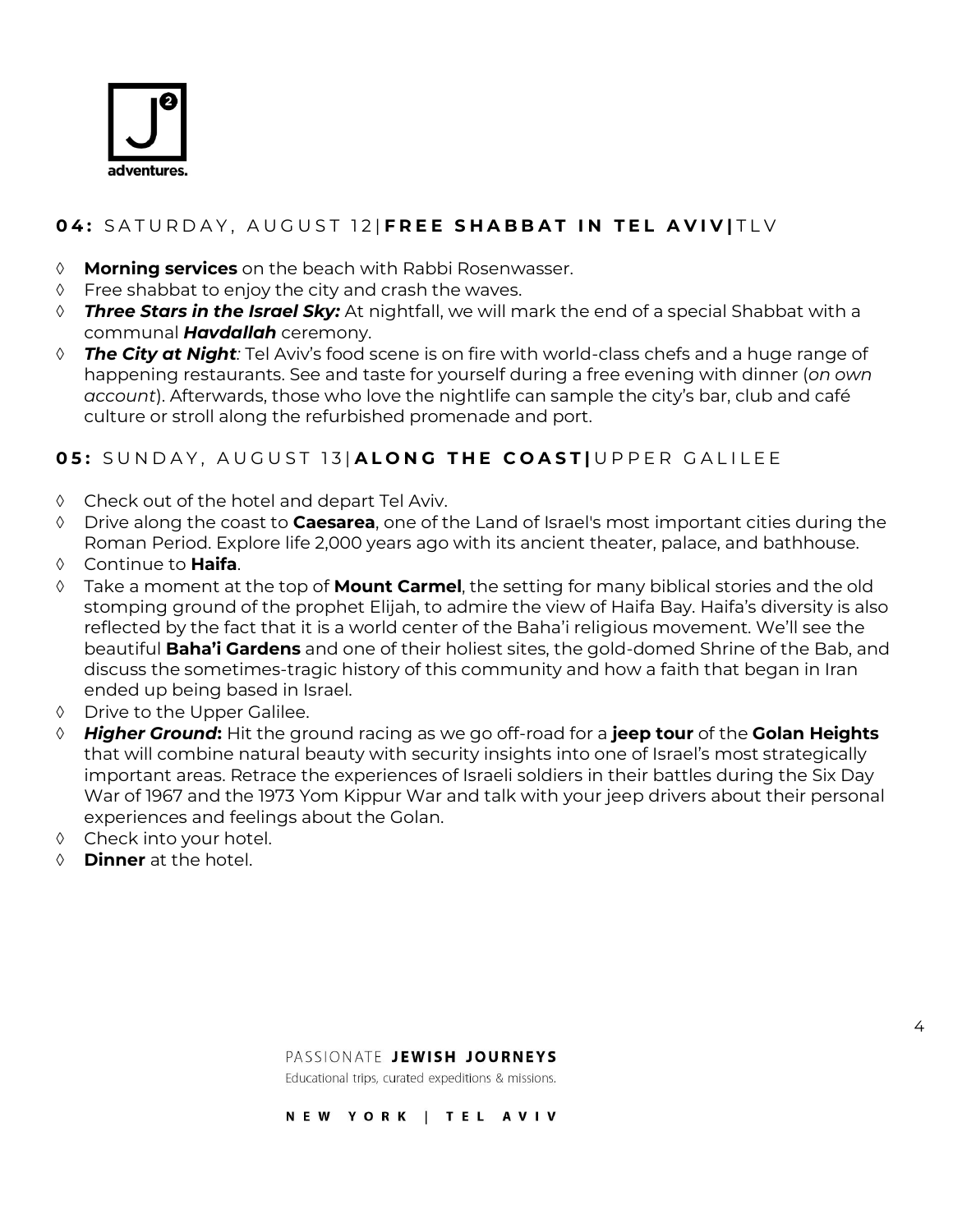

#### **06: MONDAY, AUGUST 14 SPIRITUALITY & NATURE IN THE N O R T H |** U P P E R G A L I L E E

- $\Diamond$  Perhaps it's the combination of mysticism and art, and maybe it's the mountain air in Israel's highest city; entering **Tsfat**, there is a sense of something uniquely Jewish but not quite of this world. Here, you'll:
	- Visit the **Ari synagogue** and share in the inspiration and innovation that moved **Rabbi Isaac Luria** and his fellow mystics**.** In Tsfat they developed the Kabbalah, the esoteric insights of Judaism and created Kabbalat Shabbat, the prayers sung on Friday evenings to welcome the arrival of the Sabbath.
	- See the **Caro synagogue**, built originally, like the Ari, in the 16th century. It is where **Rabbi Joseph Caro**, one of the greatest of all Jewish legal authorities, taught and lived. Hear the story of how he was visited here by a maggid, an angelic messenger, who revealed secrets of the Torah.
	- Walk through the cobbled streets and alleyways to the **Artists' Colony** with its galleries, shops, and studios.
- **Cool Off Down the Jordan River:** With the hot weather, it's time to take to the water with **rafting** or **kayaking** down the Jordan River. This is the parched Middle East rather than the Rockies, so the current is mainly calm. Water shoes are recommended.

#### **Option 1**

 *From Little Things, Great Things Grow:* The Golan Heights is wine country. Sample some of its best at the **Pelter Winery.** Nir and Tal Pelter used to run this winery out of the backyard of their family farm. The brothers have proven their expertise since then, but the winery remains a boutique family affair. We're doing the driving, so you're welcome to treat yourself.

#### *Option 2*

 *Comfort You Can Eat:* Enjoy the culinary delights of a **chocolate workshop** at the **De Karina Chocolate Factory** on Kibbutz Ein Zivan. Chocolatier Karina Chepelinski continues her family's tradition of creating handmade premium chocolate. During this tour and workshop, taste various chocolates and learn what makes it so delicious. Then, experiment with quality ingredients to create your own chocolate masterpiece.

#### *All*

- *Northern Borders, Northern Battles:* We'll gaze across the Golan and into Syria from the top of **Mount Bental** and gain powerful insights into Israel's geopolitical and security situation. Analyze the current challenges Israel faces on its northern border, examine the impact of the tragic civil war in Syria, and hunker down in bunkers from the vital battles that took place here during the 1973 Yom Kippur War.
- Return to the hotel for **dinner**.

#### PASSIONATE JEWISH JOURNEYS

Educational trips, curated expeditions & missions.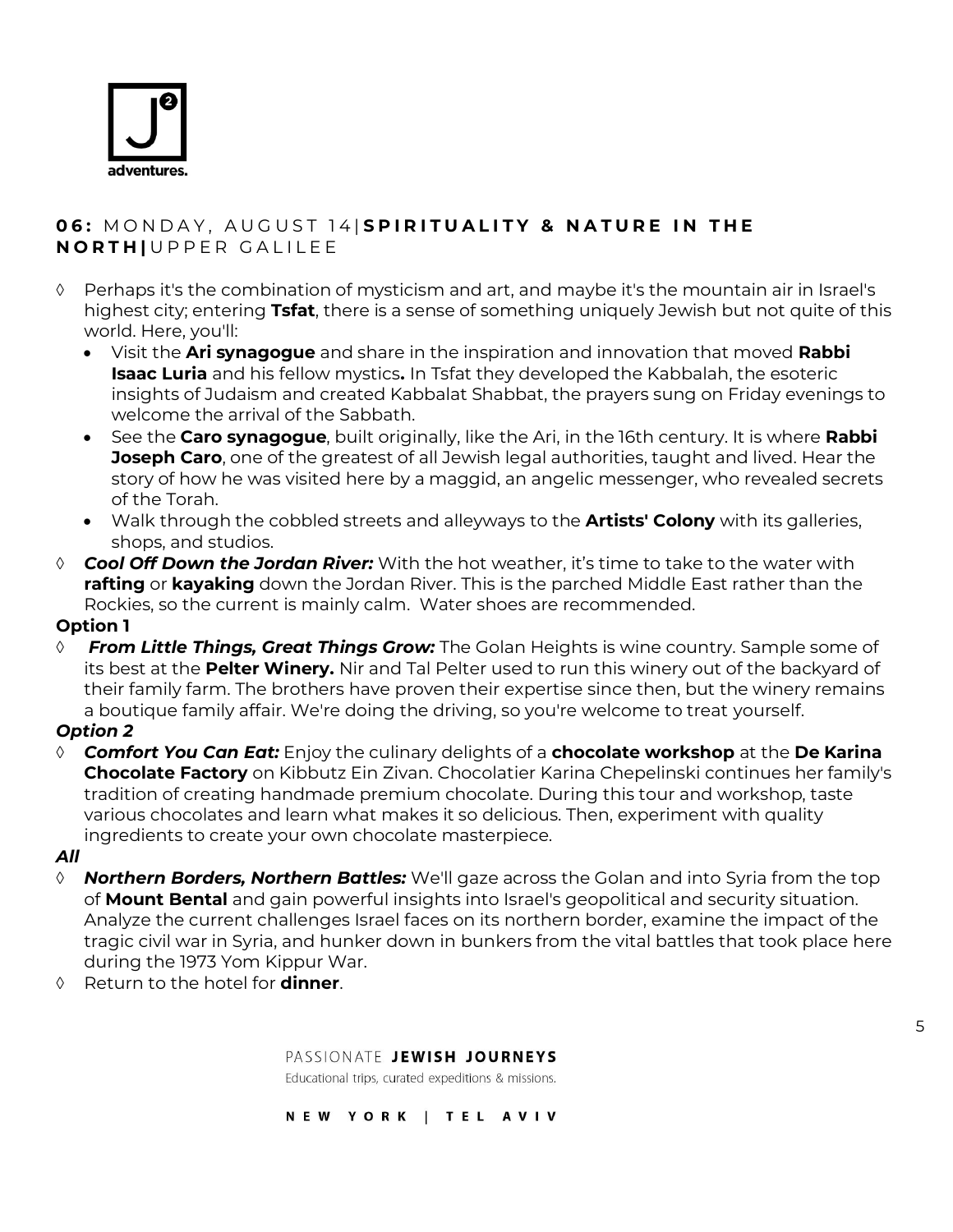

## **0 7 :** T U E S D A Y , A U G U S T 1 5 | **T H E L A Y E R S O F J E R U S A L E M |** J L M

- ♦ Check out of the hotel and depart.
- *Kinneret Cemetery:* The area around the Kinneret was a stronghold for early Zionist experiments in communal living and collective agriculture. We'll visit the graves of some of the iconic figures in pioneering Zionist culture buried at the **Kinneret Cemetery** including Rachel the Poetess, the Zionist Marxist philosopher Ber Borochov, and Naomi Shemer, the "first lady of Israeli song," and discuss communal life in Israel then and now.
- Swim in the freshwater pools and natural springs at the **Gan Hashlosha Nature Reserve** (**Sachne**), situated at the foot of Mt. Gilboa.
- As we drive south through the **Jordan Valley**, we'll discuss the strategic and political situation in this area and consider how Israeli control over it is viewed by some as vital to national security but by others as an impediment to any future agreement with the Palestinians.
- *Welcome to Jerusalem*: Continue to the vibrant and colorful ancient city of Jerusalem, and experience the convergence of the old and the new. Head straight to the **Kotel** (Western Wall), widely considered to be Judaism's holiest existing site. It will be the ideal location as we celebrate our arrival in Jerusalem with a special ceremony and the traditional *"shehechiyanu"* blessing of thanksgiving.
- *The Jerusalem Archaeological Park* is a large-scale excavation that has uncovered vital parts of ancient Jerusalem. A particular highlight is to walk on the Southern Wall steps used by Jewish pilgrims to enter the Temple, 2,000 years ago. But there is much else to see, including Robinson's Arch, the remains of a major Second Temple-period street, and drainage tunnels used by Jewish fighters hiding from the Roman invaders. A museum, including movies and a 3-D model of ancient Jerusalem, add to the experience.
- Take a walking tour through Jerusalem's **Old City** and the **Jewish Quarter** and experience the center of Jewish life, history, and holiness. Among the highlights will be:
	- A climb to the **rooftops** to see and discuss the ties and tensions between the different faith groups and communities of the Old City. From this one spot, we'll look out over the Church of the Holy Sepulchre, venerated by Christian groups as the burial place of Jesus; the golden Dome of the Rock, which is sacred to Islam; and the Jewish Quarter's famous Hurva Synagogue.
	- The **Cardo**, the main street of Roman-controlled Jerusalem and its spectacular Byzantineera columns.

6

- King Hezekiah's **"Broad Wall,"** a massive wall built to protect Jerusalem from invasion 2,700 years ago.
- **Hurva Square,** the center of modern-day life in the Jewish Quarter.
- Check into your hotel and evening at leisure in Jerusalem.

PASSIONATE JEWISH JOURNEYS

Educational trips, curated expeditions & missions.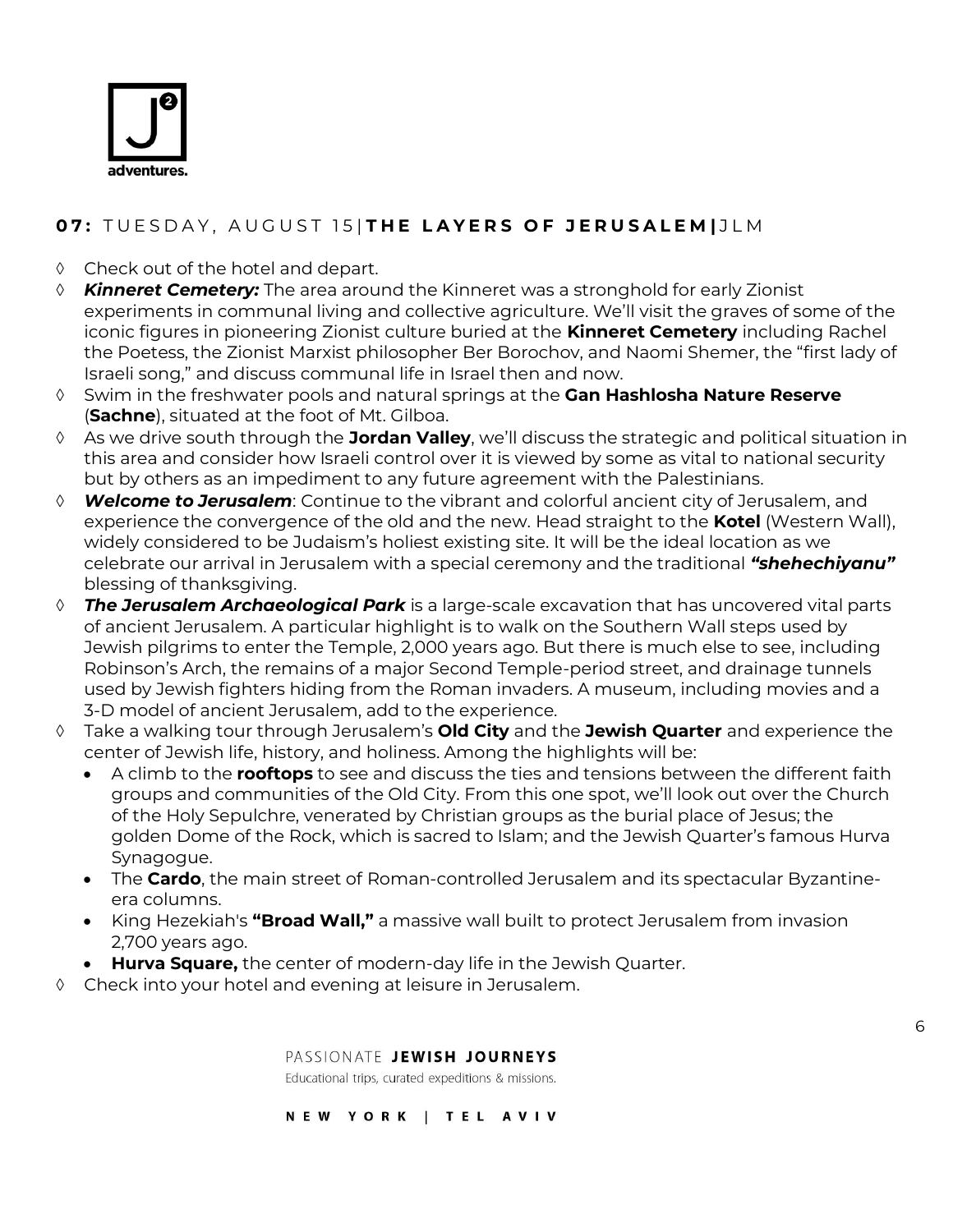

## **0 8 :** W E D N E S D A Y , A U G U S T 1 6 | **S E A R C H I N G F O R R O O T S |** J L M

- *The Process for Progress:* Discuss the way forward in the struggle for religious pluralism and gender equality in Israel with a representative from the **Israel Religious Action Center.**
- *One City or Two?* Go beyond the headlines as we explore the **geopolitics of Jerusalem** with site visits and discussions on key issues. Learn more about the complex relationship between predominantly Arab East Jerusalem and the city's mostly Jewish western part. We'll encounter the **Security Barrier** and discuss its effects.
- *Is Religion the Way Forward or an Obstacle to Peace?* We'll go beyond the Green Line to meet with **Ali Abu Awwad** and **Rabbi Hanan Schlesinger** from **Shorashim** (Roots), a program bringing West Bank Palestinians and their Jewish neighbors together despite their fears and suspicions.
- *Diggin' for Roots:* Get in touch with the land and history of Israel. Take part in an archaeological dig at the **Beit Guvrin Caves**. Get your hands dirty uncovering pottery from the **Hellenistic** period, 2300 years ago, and then crawl through the Maresha Cave Labyrinth (noncrawling options are available) in this UNESCO World Heritage Site.
- $\Diamond$  Return to Jerusalem.
- *High Times in the Holy City:* Jerusalem at night provides a very different vision of the Holy City. Check out how the locals let their hair down during a **free evening** and explore Jerusalem nightlife, such as:
	- The **Mamilla Mall,** an upscale, open-air food and shopping area located outside the Old City's Jaffa Gate.
	- Joining the crowds strolling through the **Ben Yehuda** and **Nahalat Shiva Pedestrian Malls.**

#### PASSIONATE JEWISH JOURNEYS

Educational trips, curated expeditions & missions.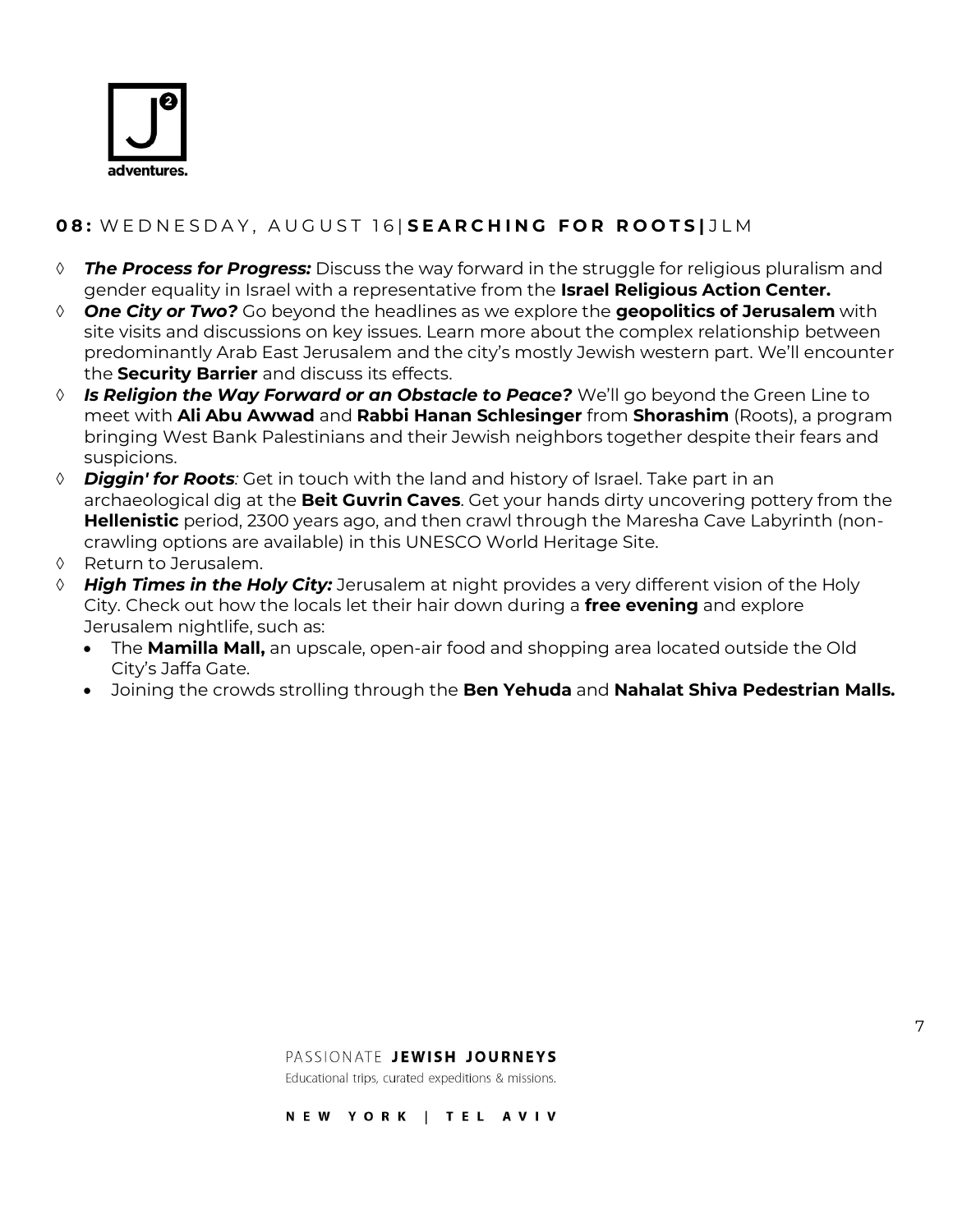

## **09: THURSDAY, AUGUST 17 JEWISH MEMORY, JEWISH RENEWAL JLM**

- **B'nei and Bnot Mitzvah services** on the **Beit Shmuel Roof Terrace** overlooking the Old City of Jerusalem. The Beit Shmuel complex serves as the headquarters of the World Union for Progressive Judaism and the campus of Hebrew Union College-Jewish Institute of Religion.
- Take a multi-cultural tasting journey through the hustle and bustle of Jerusalem's **Mahane Yehudah** open-air market: Enjoy the sights, smells, tastes and sounds of this vibrant area where Jerusalemites shop.

#### *Option 1*

- Visit **Yad Vashem,** the national memorial to the six million Jewish victims of the Holocaust, an essential emotional and educational experience. Your guided tour will include:
	- The **Avenue of the Righteous,** where trees symbolic of the renewal of life have been planted along with plaques honoring brave non-Jews who saved Jews during the Shoah.
	- The **Historical Museum,** a state-of-the-art interactive display reflecting decades of research and educational expertise. The story of the Holocaust, with an emphasis on individual victims, is told through survivor testimonies, original artifacts, and personal possessions saved from the ghettos and camps.

#### *Option 2*

 *Two by Two the Animals Went into the Ark:* The **Biblical Zoo** is one of Jerusalem's loveliest places. It has a great collection of animals with a special focus on creatures mentioned in the Bible. It includes 62 acres of open areas where the animals live, a zoo train if you don't feel like walking, a petting zoo, and plenty of other activities to keep all ages enthralled.

#### *All*

- $\Diamond$  Return to the hotel.
- **Celebratory dinner** at a local restaurant.

#### PASSIONATE JEWISH JOURNEYS

Educational trips, curated expeditions & missions.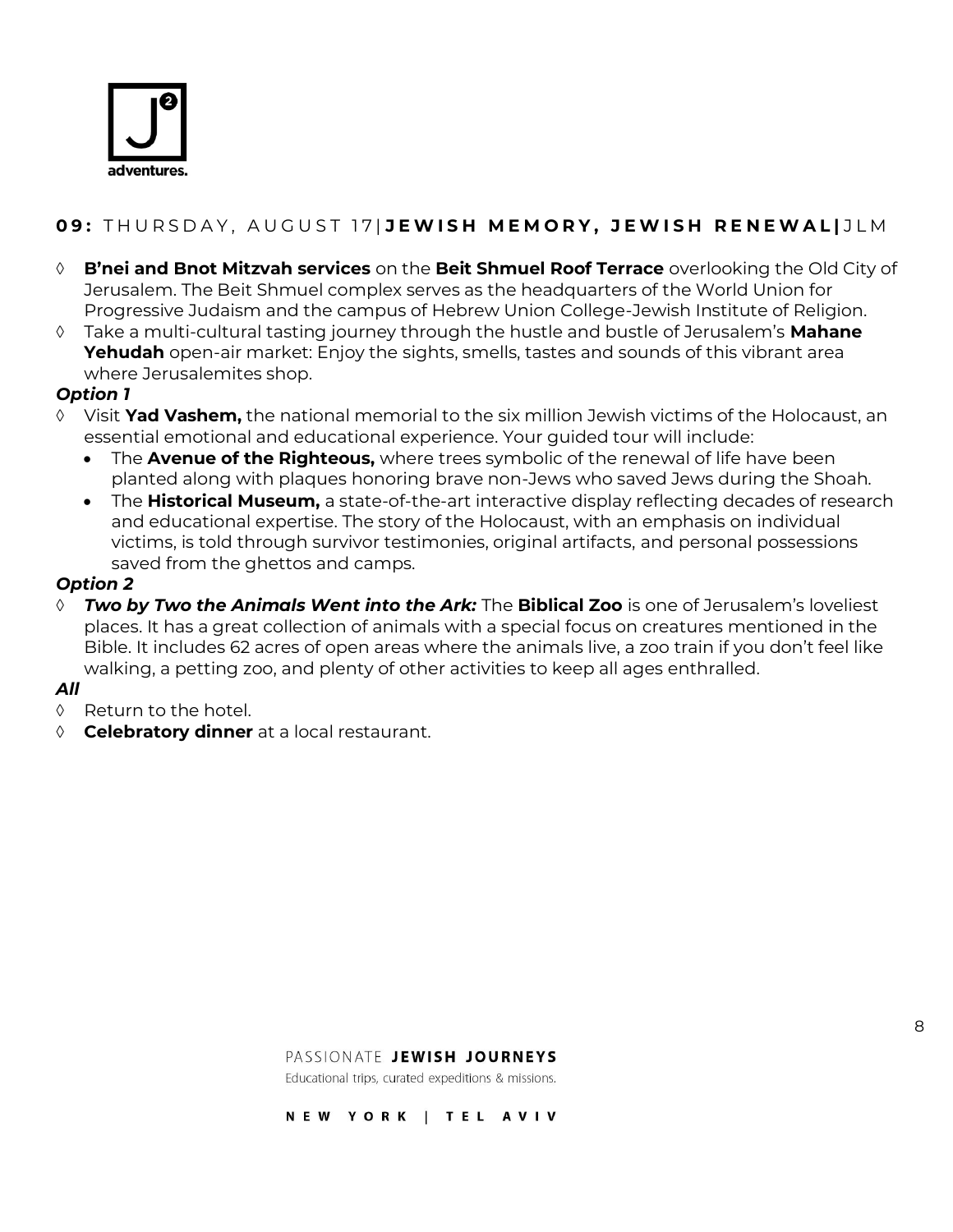

#### **1 0 :** F R I D A Y , A U G U S T 1 8 | **M A S A D A & T H E D E A D S E A |** J L M

- Enjoy an early breakfast at the hotel before setting out to explore the **Dead Sea** region.
- *As Low as It Goes:* We'll drive to the Dead Sea Basin, 1412 feet below sea level and the lowest place on earth. The desert, the landscape, and the views are breathtaking.
- *The Last Stand:* Take the cable car to the top of **Masada** with its extraordinary views and fascinating archaeological remains. This UNESCO World Heritage Site is where Jewish rebels are believed to have made their final attempt to resist Roman invaders (c 74 CE). We'll learn about Masada's importance as a symbol of Jewish defense and discuss its influence on modern Israel.
- *The Sea of Salt:* Float into happiness at the **Dead Sea.** Not much can live or swim in what is the saltiest piece of water in the world, nine times saltier than the ocean, but the weightless feeling of floating is great fun.
- *Muddy Good Fun:* Coat yourself in the famous **Dead Sea mud,** a time-honored tradition enjoyed by all ages. For thousands of years, it has been believed that the mud and minerals of the Dead Sea have special healing and beauty qualities. See and feel for yourself.
- Return to Jerusalem and prepare for Shabbat.
- **Kabbalat Shabbat** services at **Kehillat Mevasseret** in **Mevasseret Zion**, led by **Rabbi Alona Nir-Keren**, followed by a **home hospitality Shabbat dinner/communal Shabbat dinner** with local congregants**.** *(pending confirmation)*

PASSIONATE JEWISH JOURNEYS

Educational trips, curated expeditions & missions.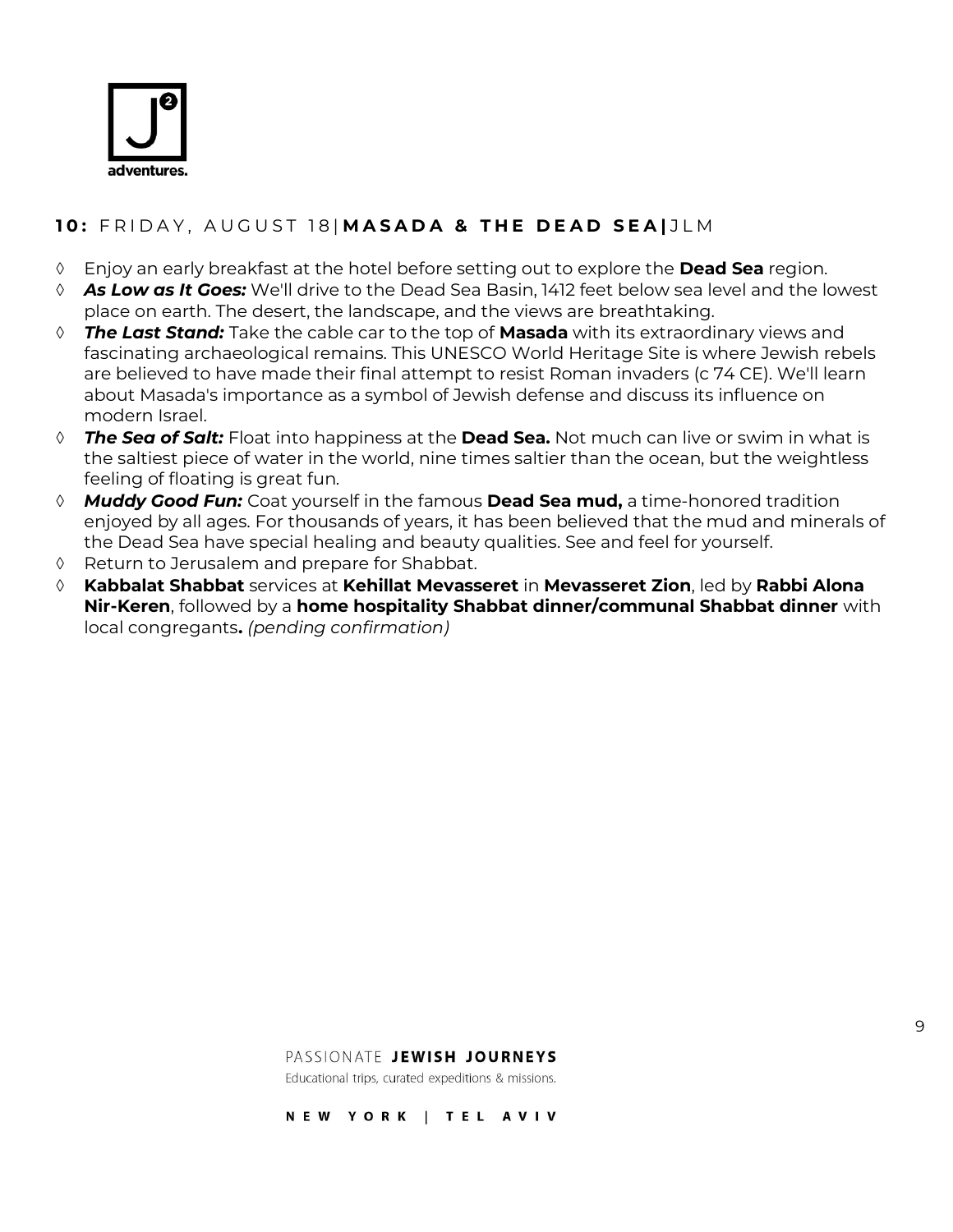

## **1 1 :** S A T U R D A Y , A U G U S T 1 9 | **S H A B B A T I N J E R U S A L E M |** D E P A R T U R E

- **Shabbat morning services** with Rabbi Rosenwasser overlooking the Old City Walls.
- **Free time** in Jerusalem with an opportunity to:
	- Enjoy the **hotel's pool**.
	- Visit the renewed and wonderfully creative **Israel Museum,** with its eclectic collection, ranging from archaeology and the Dead Sea Scrolls to Jewish life and art, European art, contemporary Israeli art, and the open-air model of Jerusalem in the Second Temple period.
	- Spend time in the **Old City Shuk** (market) in the Christian quarter.
	- Visit the **First Station.** Jerusalem's rail link from the late 19th century has been transformed into a center of restaurants, shops, and culture.
- Late check out.
- *Arming for Independence*: Visit the **Ayalon Institute** near Rehovot and uncover its role in the establishment of the state of Israel. This secret ammunition factory produced millions of bullets for Jewish forces fighting for a Jewish state and the end of British rule over Palestine.
- **Farewell dinner** at the Ayalon Institute. (pending confirmation)
- Transfer to Ben Gurion Airport for your return flight to the USA.

## 11: SUNDAY, AUGUST 20| UNTIL WE MEET AGAIN | FLIGHT

 $\Diamond$  Return to the U.S.A.

PASSIONATE JEWISH JOURNEYS

Educational trips, curated expeditions & missions.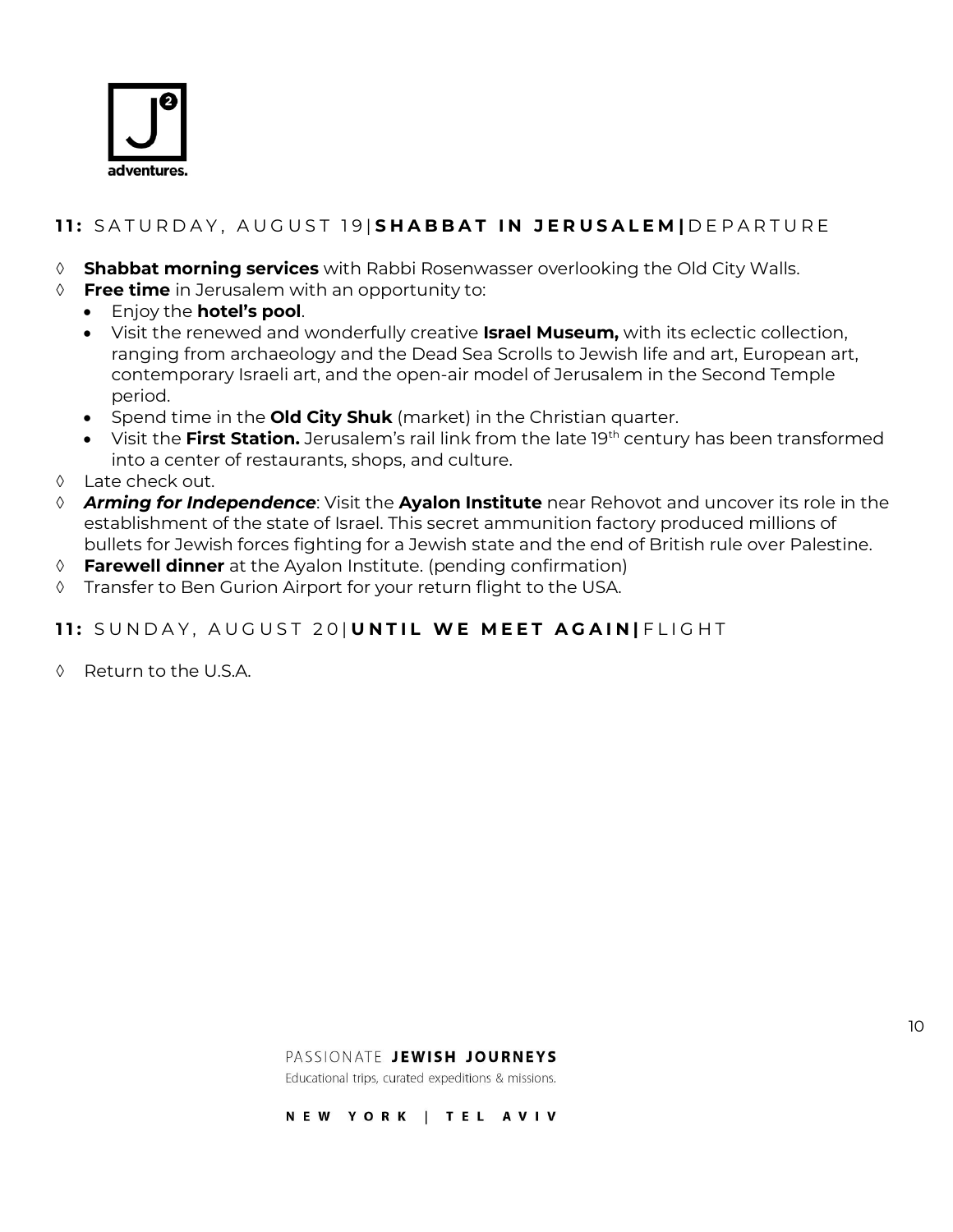

## **Rates** & **Lodging**

Group rates are land only, per person sharing a double/triple room:

| Dates                       | <b>Nights</b> | Lodging   |         | Room Cat.                               | City                 |
|-----------------------------|---------------|-----------|---------|-----------------------------------------|----------------------|
| Aug. 10-13                  | 3             | Carlton   |         | Superior                                | <b>Tel Aviv</b>      |
| Aug. 13-15                  | 2             | Hagoshrim |         | Classic                                 | <b>Upper Galilee</b> |
| Aug. 15-19                  | $4 + LCO$     | Inbal     |         | Standard                                | <b>Jerusalem</b>     |
| Option B:                   |               |           |         |                                         |                      |
| # OF<br><b>PARTICIPANTS</b> | $20+$         | $30+$     | $40+$   | child as a 3rd<br>reduction<br>Age 2-17 | Single Supplement    |
|                             | \$4,935       | \$4,695   | \$4,438 | $-$1,215$                               | $+ $1,865$           |

\*A special subsidiary of \$499 will be offered to kids ages 2-6 at the time of the trip.

PASSIONATE JEWISH JOURNEYS

Educational trips, curated expeditions & missions.

NEW YORK | TEL AVIV

11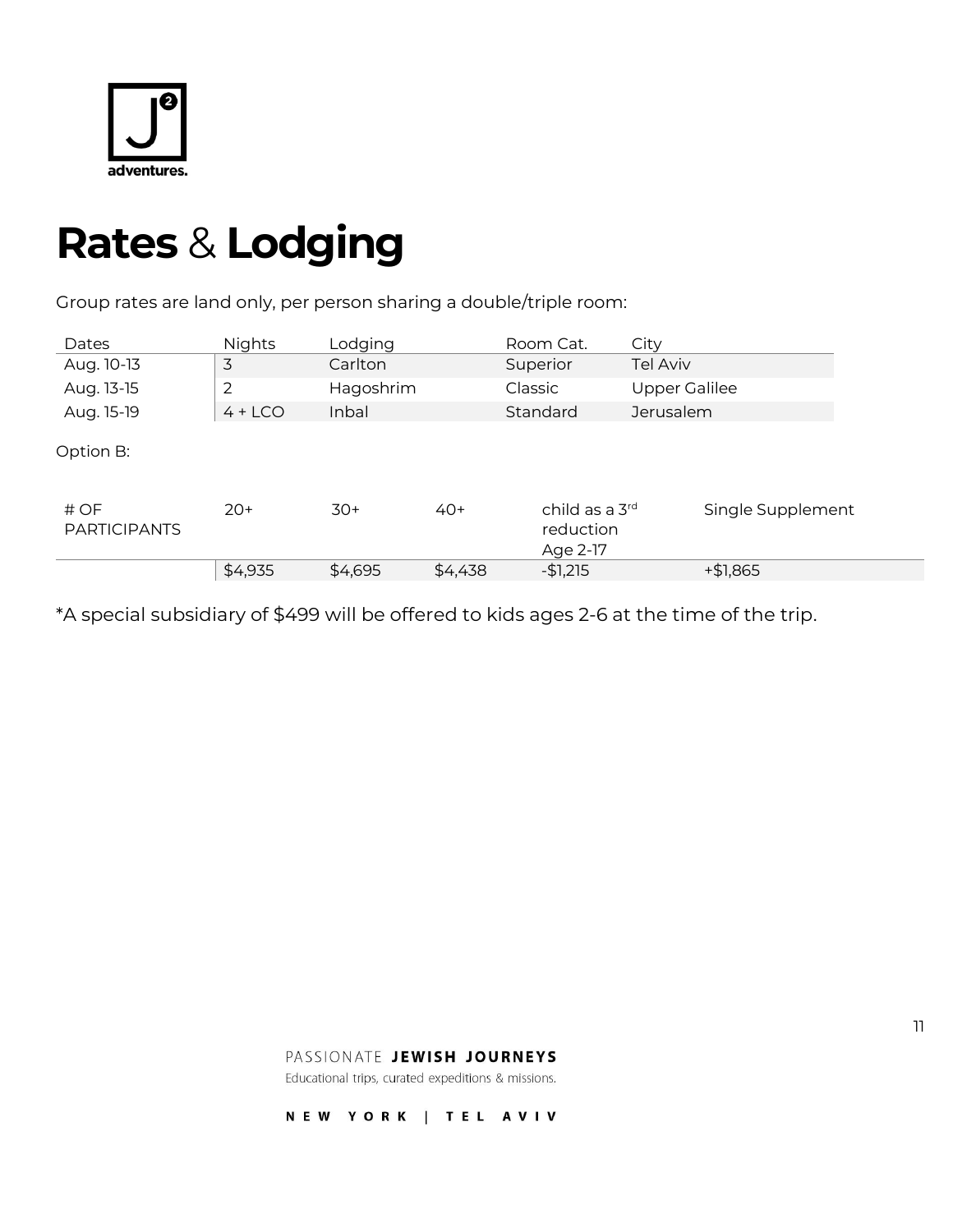

## What to **Expect**

## **Included:**

- 9 nights' accommodations.
- Late check out on the day of departure is included.
- 9 days of touring with a tour educator (guide), 8 days of touring in a luxury, airconditioned bus.
- 1 arrival transfer & VIP assistance at the airport.
- ♦ 1 departure transfer & VIP assistance at the airport.
- Daily breakfast & 7 dinners.
- Water on the bus.
- $\Diamond$  Porterage at the airport & hotels.
- All site entrance fees & program fees as per your final program.
- Online portal to inform & to facilitate recruitment and registration.
- A personal tour operator who will take care of all your logistics and work with you to ensure a successful and seamless travel experience.

## **Excluded:**

- ♦ Credit card fees.
- ♦ Flights to & from Israel.
- COVID related expenses, including tests.
- Evening transportation when dinner is not included.
- $\Diamond$  Amendments to the program: In the event that any sites, programs or meals etc are added to the program, an additional fee may be required.
- Personal extras: Items of personal nature such as laundry, wines, mineral water, beverages, coffee, tea, food other than the table d'hotel menu, passport and visa fees, insurance, and foreign port taxes, unless otherwise specified.
- US and foreign airport taxes, Q fuel surcharge and border taxes when applicable.
- Value Added Tax is currently not applicable to tourists visiting Israel. Should the law change, you will be notified accordingly, and VAT will be added to your final invoice.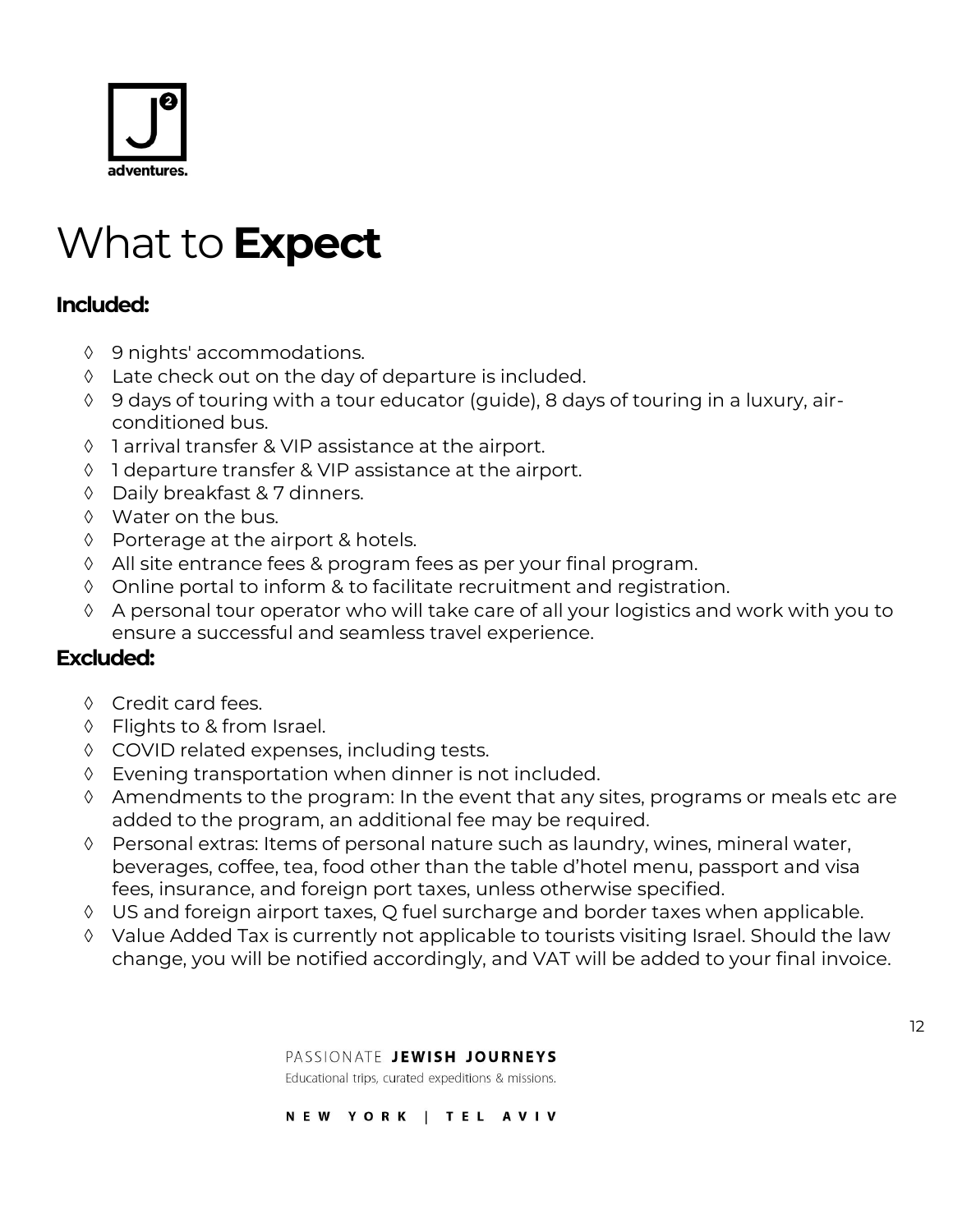

 Gratuities: We recommend the following guidelines for tipping (amounts are in US dollars): Group of 30/40 participants and more: Tour Educator: \$12 | Driver: \$6 per day per person.

## **Terms & Conditions (T&C's):**

Please review separate attachment or request that we send you our full T&C's. Until you do that, here is the small print, and other stuff you may want to know:

**Rates:** Rates are per person based on double occupancy and a minimum number of 30/40 full-paying participants. Should the number of participants drop below the minimum listed, the cost of the trip will be adjusted to reflect the additional expense of operating the program.

#### PASSIONATE JEWISH JOURNEYS

Educational trips, curated expeditions & missions.